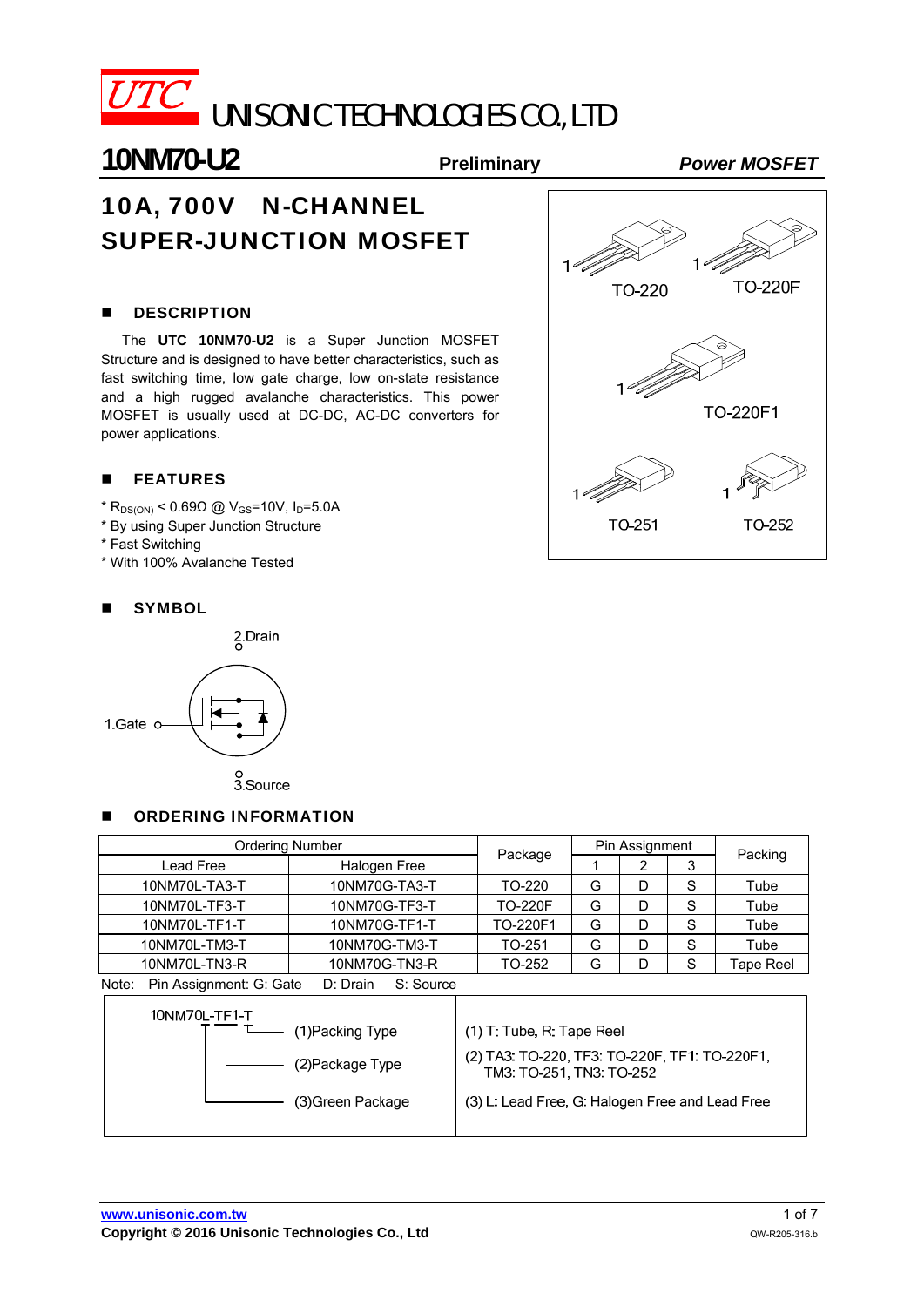# **10NM70-U2 Preliminary** *Power MOSFET*

## **MARKING**



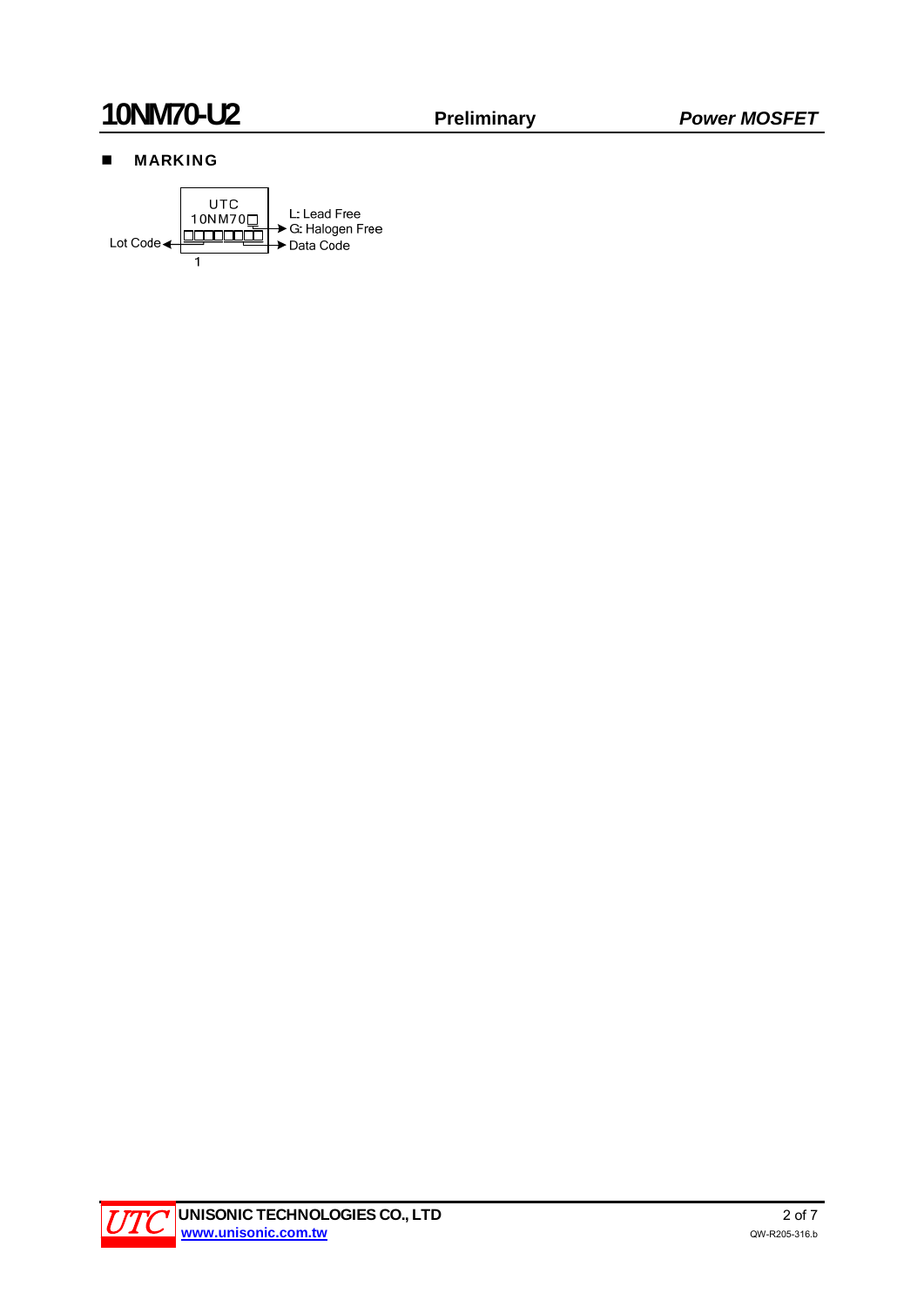### **ABSOLUTE MAXIMUM RATINGS** ( $T_c$  =25 $^{\circ}$ C, unless otherwise specified)

| <b>PARAMETER</b>                   |                        | <b>SYMBOL</b>             | <b>RATINGS</b>  | <b>UNIT</b> |
|------------------------------------|------------------------|---------------------------|-----------------|-------------|
| Drain-Source Voltage               |                        | $V_{DSS}$                 | 700             |             |
| Gate-Source Voltage                |                        |                           | ±30             |             |
|                                    | Continuous             | ID.                       | 10              | A           |
| <b>IDrain Current</b>              | Pulsed (Note 2)        | <b>I</b> DM               | 40              | A           |
| Avalanche Current (Note 2)         | <b>LAR</b>             |                           | 2.4             | A           |
| <b>Avalanche Energy</b>            | Single Pulsed (Note 3) | $E_{AS}$                  | 208             | mJ          |
| Peak Diode Recovery dv/dt (Note 4) |                        |                           | 5.2             | V/ns        |
| Power Dissipation                  | TO-220                 |                           | 150             | W           |
|                                    | TO-220F/TO-220F1       | $P_D$                     | 50              | W           |
|                                    | TO-251/TO-252          |                           | 75              | W           |
| Junction Temperature               |                        | $T_{\rm J}$               | $+150$          | $^{\circ}C$ |
| Storage Temperature Range          |                        | $\mathsf{T}_{\text{STG}}$ | $-55 \sim +150$ | $^{\circ}C$ |

Notes: 1. Absolute maximum ratings are those values beyond which the device could be permanently damaged. Absolute maximum ratings are stress ratings only and functional device operation is not implied.

2. Repetitive Rating : Pulse width limited by maximum junction temperature.

3. L=79mH,  $I_{AS}$ =2.3A,  $V_{DD}$ = 50V, R<sub>G</sub>=25 $\Omega$ , Starting T<sub>J</sub>=25°C

4.  $I_{SD}$  ≤10A, di/dt ≤200A/μs, V<sub>DD</sub> ≤BV<sub>DSS</sub>, Starting T<sub>J</sub>=25°C

#### **THERMAL DATA**

| <b>PARAMETER</b>           |                            | <b>SYMBOL</b>     | <b>RATING</b> | UNIT          |  |
|----------------------------|----------------------------|-------------------|---------------|---------------|--|
| <b>Uunction to Ambient</b> | TO-220/TO-220F<br>TO-220F1 | $\theta_{JA}$     | 62.5          | $\degree$ C/W |  |
|                            | TO-251/TO-252              |                   | 110           |               |  |
| <b>Junction to Case</b>    | TO-220                     |                   | 0.83          |               |  |
|                            | TO-220F/TO-220F1           | $\theta_{\rm JC}$ | 2.5           | $\degree$ C/W |  |
|                            | TO-251/TO-252              |                   | 1.67          |               |  |

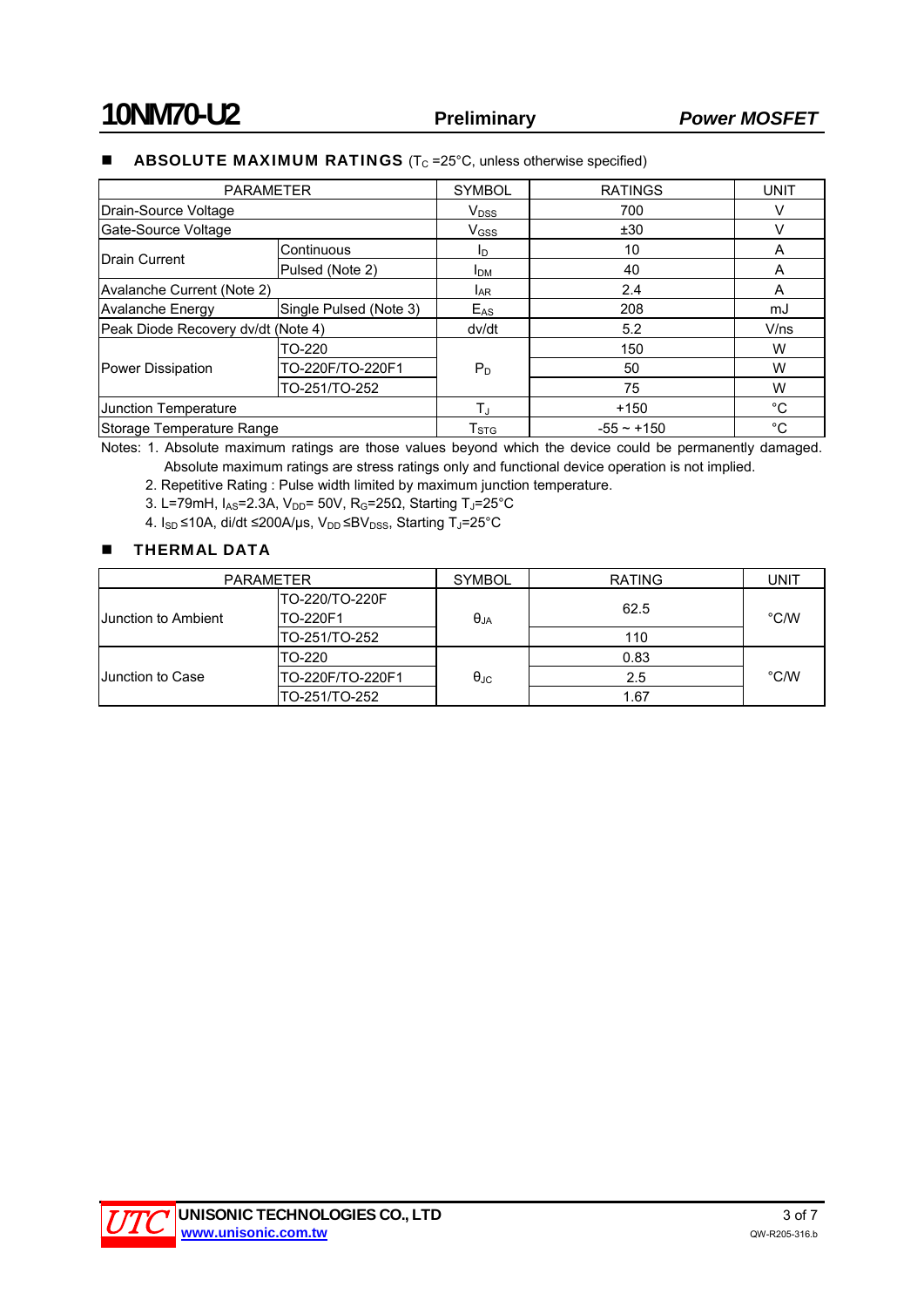### **ELECTRICAL CHARACTERISTICS** (T<sub>J</sub>=25°C, unless otherwise specified)

| <b>PARAMETER</b>                            |                                                        | <b>SYMBOL</b>           | <b>TEST CONDITIONS</b>                                     | <b>MIN</b> | <b>TYP</b> |        | MAX UNIT |  |
|---------------------------------------------|--------------------------------------------------------|-------------------------|------------------------------------------------------------|------------|------------|--------|----------|--|
| <b>OFF CHARACTERISTICS</b>                  |                                                        |                         |                                                            |            |            |        |          |  |
| Drain-Source Breakdown Voltage              |                                                        | BV <sub>DSS</sub>       | $V_{GS}$ =0V, $I_D$ =250µA                                 | 700        |            |        | $\vee$   |  |
| Drain-Source Leakage Current                |                                                        | I <sub>DSS</sub>        | $V_{DS}$ =700V, $V_{GS}$ =0V                               |            |            | 10     | μA       |  |
| Gate-Source Leakage Current                 | Forward                                                | $_{\text{GSS}}$         | $V_{DS} = 0V$ , $V_{GS} = 30V$                             |            |            | 100    | nA       |  |
|                                             | Reverse                                                |                         | $V_{DS}$ =0V, $V_{GS}$ =-30V                               |            |            | $-100$ | nA       |  |
| <b>ON CHARACTERISTICS</b>                   |                                                        |                         |                                                            |            |            |        |          |  |
| Gate Threshold Voltage                      |                                                        | $V_{GS(TH)}$            | $V_{DS}$ = $V_{GS}$ , $I_D$ =250µA                         | 2.5        |            | 4.5    | $\vee$   |  |
|                                             | Drain-Source On-State Resistance                       |                         | $V_{GS}$ =10V, $I_D$ =5.0A                                 |            | 0.53       | 0.69   | Ω        |  |
| <b>DYNAMIC PARAMETERS</b>                   |                                                        |                         |                                                            |            |            |        |          |  |
| Input Capacitance                           |                                                        | C <sub>ISS</sub>        |                                                            |            | 540        |        | pF       |  |
| Output Capacitance                          |                                                        | $C_{OSS}$               | $V_{GS}$ =0V, $V_{DS}$ =25V, f=1.0MHz                      |            | 382        |        | pF       |  |
| Reverse Transfer Capacitance                |                                                        | $C_{RSS}$               |                                                            |            | 33         |        | pF       |  |
| <b>SWITCHING PARAMETERS</b>                 |                                                        |                         |                                                            |            |            |        |          |  |
| Total Gate Charge (Note 1)                  |                                                        | $Q_{\rm G}$             | $V_{DS} = 50V$ , $V_{GS} = 10V$ , $I_D = 1.3A$ ,           |            | 61.6       |        | nC       |  |
| Gate to Source Charge                       |                                                        | $Q_{GS}$                |                                                            |            | 3.8        |        | nC       |  |
| Gate to Drain Charge                        |                                                        | $Q_{GD}$                | $I_G$ =100µA (Note 1, 2)<br>15                             |            |            |        | nC       |  |
| Turn-ON Delay Time (Note 1)                 |                                                        | $t_{D(ON)}$             |                                                            |            | 40         |        | ns       |  |
| <b>Rise Time</b>                            |                                                        | $t_{\mathsf{R}}$        | $V_{DD}$ =30V, V <sub>GS</sub> =10V, I <sub>D</sub> =0.5A, |            | 81         |        | ns       |  |
| Turn-OFF Delay Time                         |                                                        | $t_{D(OFF)}$            | $R_G = 25\Omega$ (Note 1, 2)                               |            | 196        |        | ns       |  |
| Fall-Time                                   |                                                        | $t_{\text{F}}$          |                                                            |            | 91         |        | ns       |  |
|                                             | <b>SOURCE- DRAIN DIODE RATINGS AND CHARACTERISTICS</b> |                         |                                                            |            |            |        |          |  |
| Maximum Body-Diode Continuous Current       |                                                        | $\mathsf{I}_\mathsf{S}$ |                                                            |            |            | 10     | A        |  |
| Maximum Body-Diode Pulsed Current           |                                                        | I <sub>SM</sub>         |                                                            |            |            | 40     | A        |  |
| Drain-Source Diode Forward Voltage (Note 1) |                                                        | $V_{SD}$                | $I_S = 10A$ , $V_{GS} = 0V$                                |            |            | 1.4    | $\vee$   |  |
| Body Diode Reverse Recovery Time (Note 1)   |                                                        | $t_{rr}$                | $I_S = 10A$ , $V_{GS} = 0V$ ,                              |            | 118        |        | ns       |  |
| Body Diode Reverse Recovery Charge          |                                                        | $Q_{rr}$                | $dl_F/dt = 100A/\mu s$                                     |            | 0.29       |        | μC       |  |

Notes: 1. Pulse Test : Pulse width ≤ 300μs, Duty cycle ≤ 2%.

2. Essentially independent of operating temperature.

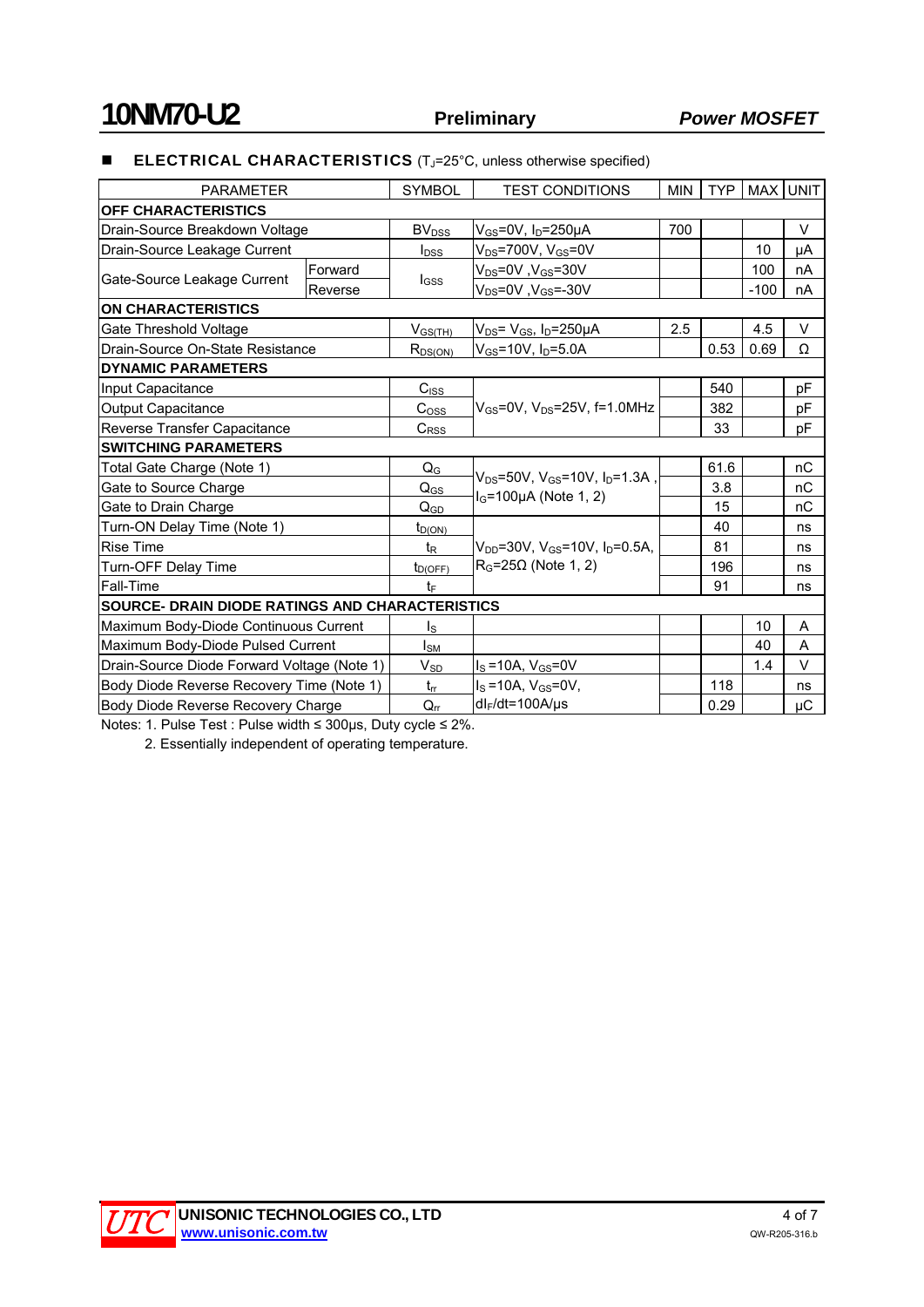## TEST CIRCUITS AND WAVEFORMS





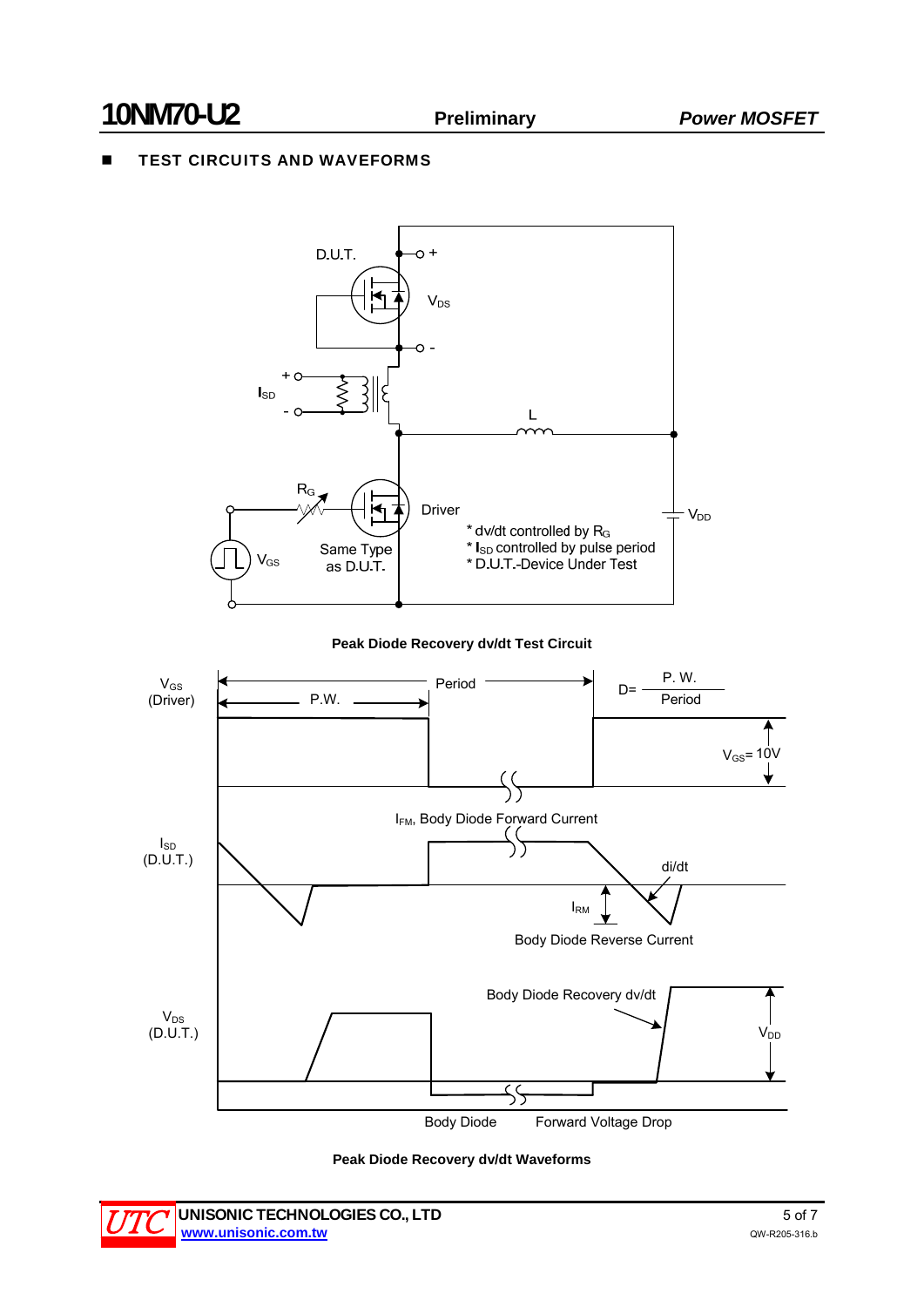# **10NM70-U2 Preliminary** *Power MOSFET*

10V

 $V_{GS}$ 

# TEST CIRCUITS AND WAVEFORMS (Cont.)





**Switching Test Circuit Switching Waveforms**





QG



**Gate Charge Test Circuit Gate Charge Waveform**



**Unclamped Inductive Switching Test Circuit Unclamped Inductive Switching Waveforms**

 $Q_{\text{GS}} \rightarrow \downarrow \leftarrow Q_{\text{GD}}$ 

Charge